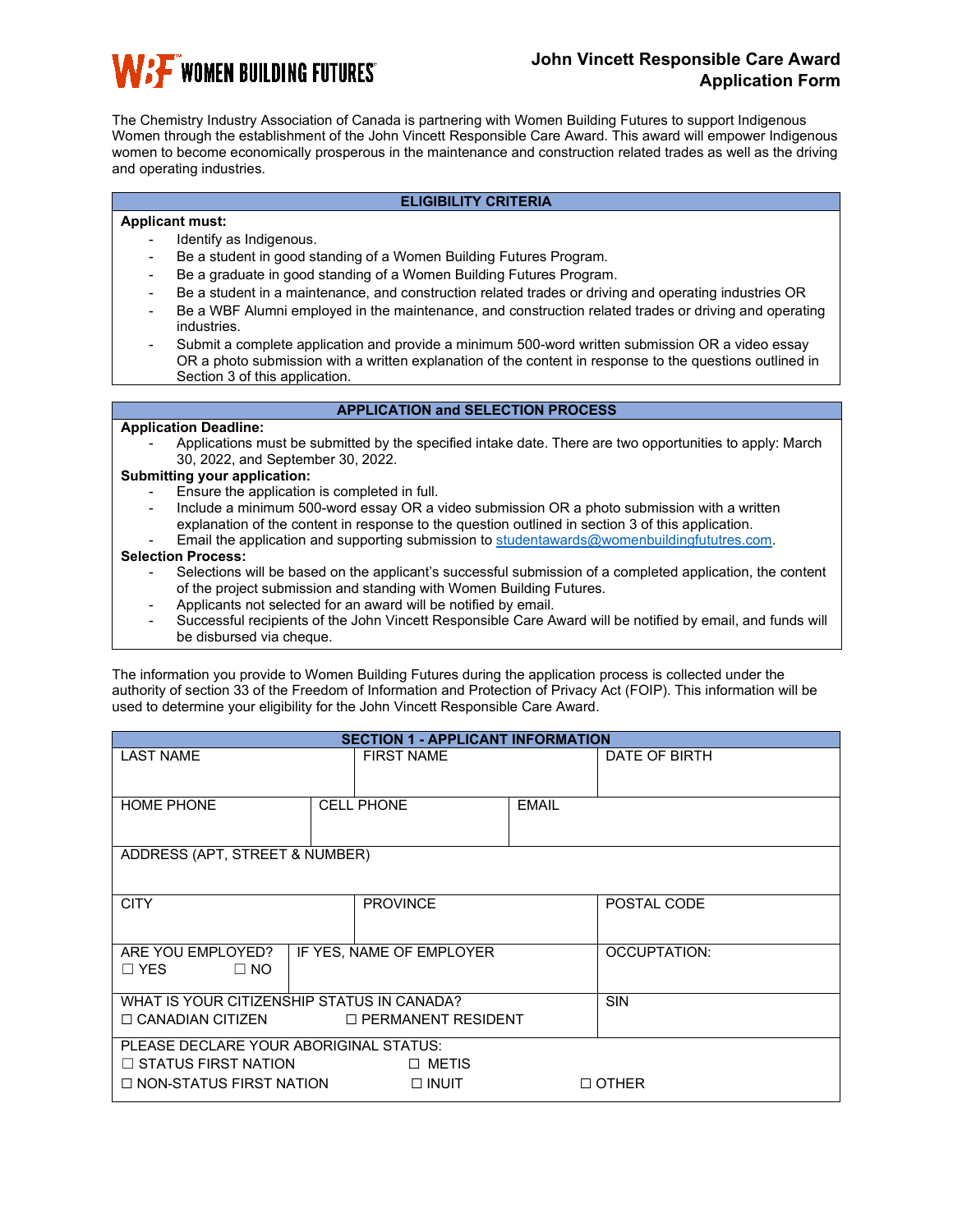

# **SECTION 2- PROGRAM NAME, CITY and YEAR**

WBF PROGRAM, CITY, YEAR COMPLETED

### **SECTION 3 – WRITTEN or PHOTO/VIDEO SUBMISSION**

Please provide a minimum 500-word written essay OR a video essay OR a photo submission with a written explanation of the content in your submission. In the content, please explain what teamwork and safety means to you, and how you exemplify at least two WBF values in your day-to-day life. Please also include why you should be selected as a John Vincett Responsible Care Award recipient and how this award will impact your life.

### **The WBF Values are:**

- Integrity; Built on Respect and Trust
- Healthy and Safety; Everyone's Responsibility
- Courage; Empowers our Ingenuity, Innovation and Sustainable Growth
- Compassion: Nurtures Inclusion, Teamwork, and Service to Others.

#### **SECTION 4 – PROTECTION OF PRIVACY AND DECLARATION/CONSENT FOR RELEASE OF INFORMATION**

### **Protection of Privacy:**

The personal information on this form is collected under the authority of Section 33 of Alberta's Freedom of Information and Protection of Privacy Act for purposes such as admission and registration, administration of records and student services. Students' personal information may be disclosed to academic and administrative units according to Women Building Futures policy, federal and provincial reporting requirements, and Student Funding Associations. For details on the use and disclosure of this information contact: Women Building Futures, 10326 – 107 Street, Edmonton, AB T5J 1K2, Telephone: 780-452-1200.

### **Declaration and Consent:**

- I hereby certify that all statements made in connection with this application, including any supplemental information required to establish my eligibility, are true and complete.
- I understand that the information submitted may be verified.
- I understand that my eligibility for the John Vincett Care Award is based on my standing with WBF, the submission of a complete application, my employment or training enrolment in the maintenance, and construction related trades or driving and operating industries, and the content of my project submission.

### **Consent for Release of Information:**

I, the exchange of any records, assessments, test results, and is resulted and records, assessments, test results, and other documentation concerning myself between Women Building Futures Society to authorized individuals for the purpose of determining my suitability and eligibility for the John Vincett Responsible Care Award.

### **Consent for the Release of Funds:**

, understand that if there are any outstanding fees still owing for Women Building Futures tuition, books, or fees that any monetary award granted will be applied first to my student account. \_\_\_\_\_\_\_\_ (initial)

NAME (PRINT) DATE:

**SIGNATURE**